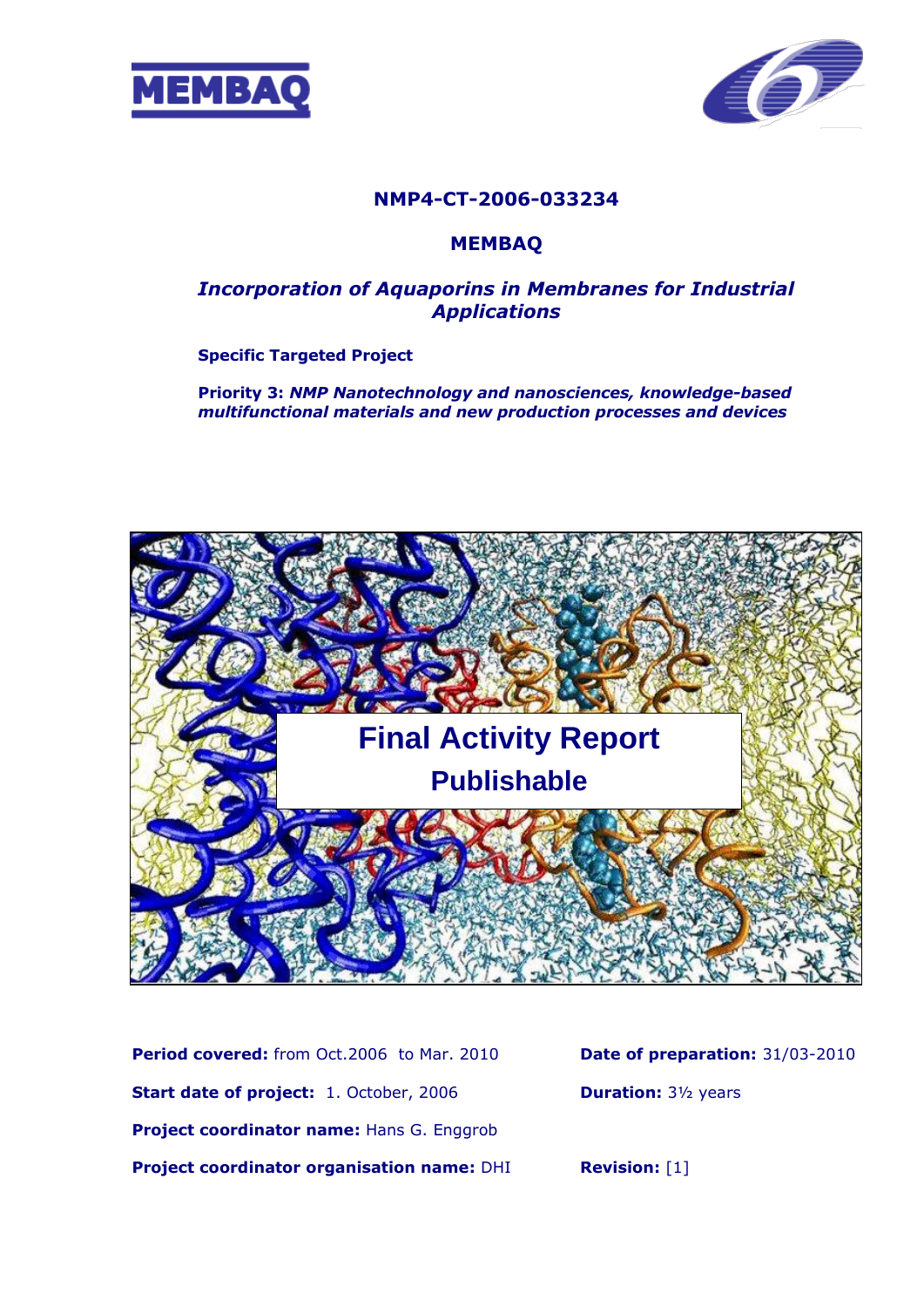



DHI (Co-ordinator) Agern Allé 5 DK-2970 Hørsholm, Denmark Tel: +45 4516 9200 Fax: +45 4516 9292 Dept. fax: e-mail: dhi@dhigroup.com Web: www.dhigroup.com

## **Final Activity Report Publishable**

**March 2010**

| Client                                                                                 | Client's representative |
|----------------------------------------------------------------------------------------|-------------------------|
| Commission of the European Communities (ECC),<br>Research Directorate - General<br>FP6 | <b>Project Officer</b>  |

| Project   |                                                                                                                     |                            |                   |                          |          |
|-----------|---------------------------------------------------------------------------------------------------------------------|----------------------------|-------------------|--------------------------|----------|
|           | NMP4-CT-2006-033234                                                                                                 |                            |                   |                          |          |
| Authors   |                                                                                                                     | Date                       |                   |                          |          |
|           | All partners, edited by Hans G. Enggrob                                                                             |                            | <b>March 2010</b> |                          |          |
|           |                                                                                                                     | Approved by                |                   |                          |          |
|           |                                                                                                                     |                            |                   | Steering Committee (SC), |          |
|           |                                                                                                                     |                            |                   |                          |          |
|           |                                                                                                                     |                            |                   |                          |          |
| 1.0       | First version                                                                                                       | <b>HGE</b>                 | SC                | <b>SC</b>                | 31.03.10 |
| Revision  | Description                                                                                                         | By                         | Checked           | Approved                 | Date     |
| Key words |                                                                                                                     | Classification             |                   |                          |          |
|           |                                                                                                                     | Open                       |                   |                          |          |
|           | Publishable Final Activity Report, membrane, water<br>purification application, aquaporine, biomimetic<br>membranes |                            | Internal          |                          |          |
|           |                                                                                                                     | $\boxtimes$<br>Proprietary |                   |                          |          |

| <b>Distribution</b> |                                         | No of copies |
|---------------------|-----------------------------------------|--------------|
| Client:             | Project Officer (ECC)                   |              |
| Partners:           | DHI, AQ, SDU, BGU, VU, LU, UMA, VE, DTU | 9            |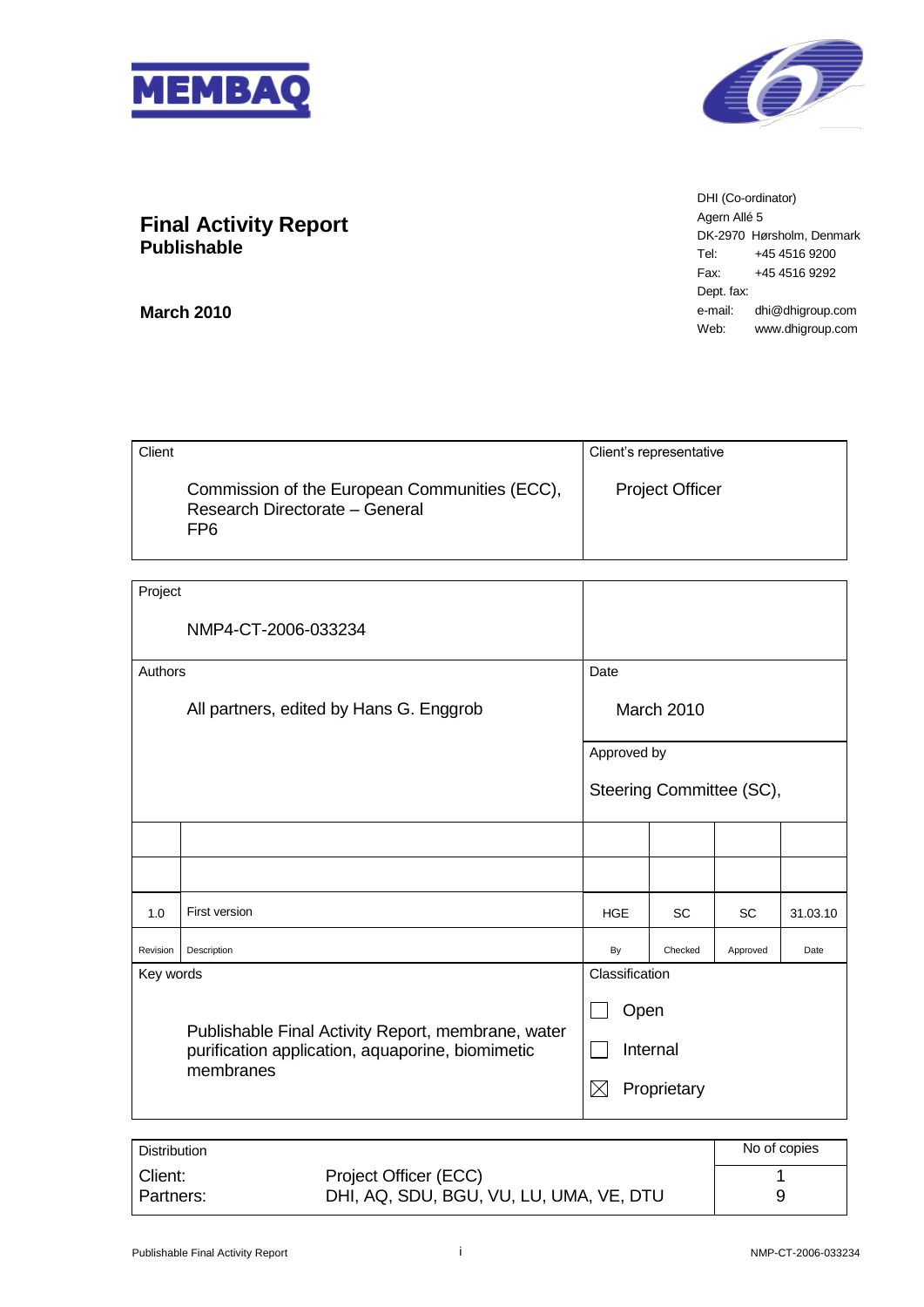



# **Contact**

For queries or further information concerning this document please contact:

The co-ordinator: Hans G. Enggrob [\(hge@dhigroup.com](mailto:hge@dhigroup.com) )

# **Copyright and Intellectual Property Rights IPR**

The methodologies, ideas and proposals in this document are the copyright of the MEMBAQ project participants<sup>1</sup>. They may not be used to change or improve the specification of any project to which this document relates, to modify an existing project or initiate a new project, without first obtaining written approval from the MEMBAQ participants.

Publishable Final Activity Report **in the contract of the CT-2006-033234** ii NMP-CT-2006-033234 1 <sup>1</sup> This does not include subcontractors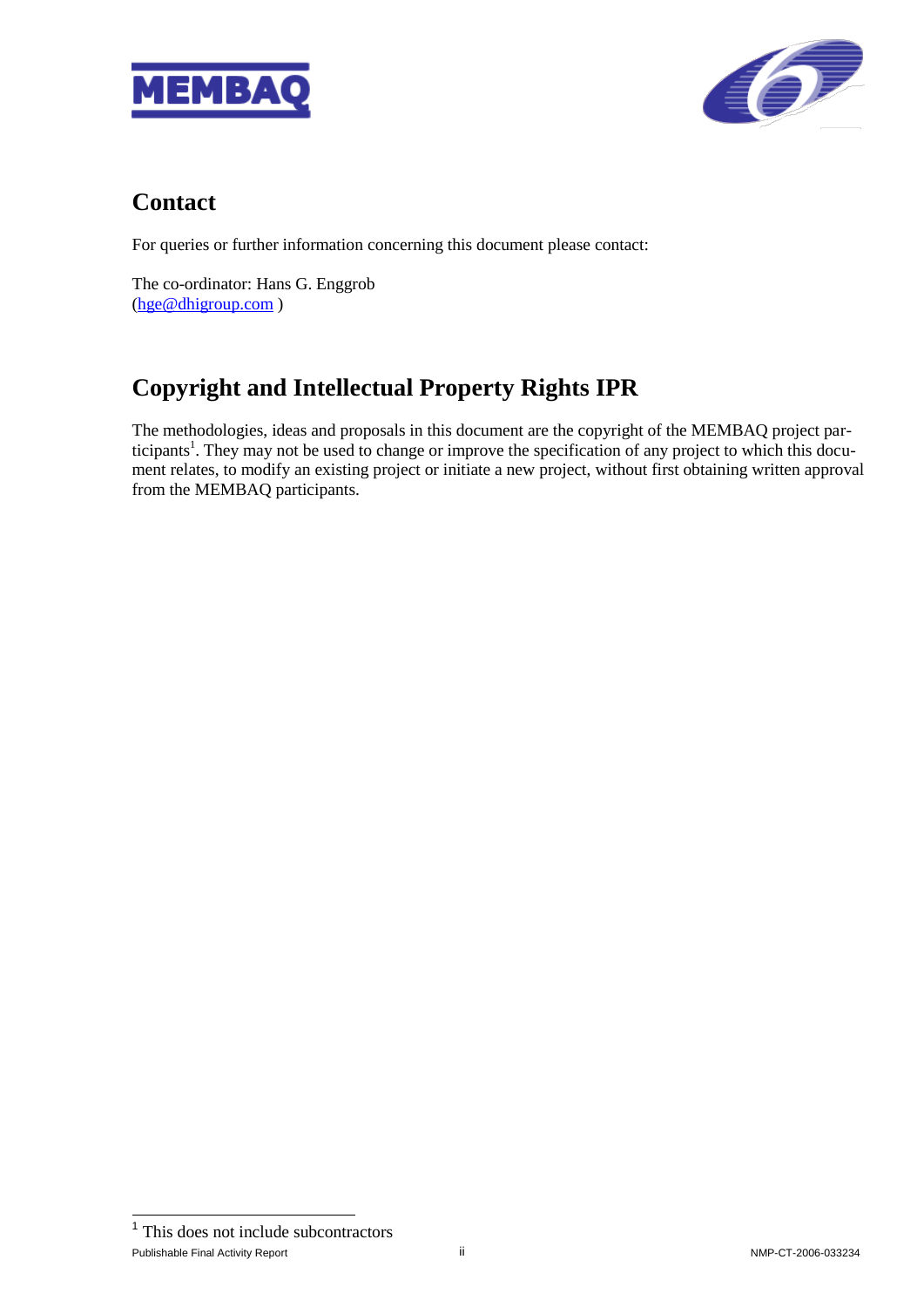## *PUBLISHABLE FINAL ACTIVITY REPORT*

#### **Background**

In all living cells, channels transporting water – aquaporins – exist. Aquaporins are proteins, which only transport water i.e. pure  $H_2O$  molecules. They have a unique selectivity and are extremely efficient being nature's own water transporting systems.

Under a contract with the Directorate of General Research of the Commission of European Communities (DG-RCC), a specific targeted research project was carried out 2006-2010 within the NMP FP6 programme (Nanotechnologies and nanosciences, knowledge-based multifunctional materials and new production processes and devices). The name of the project was: MEMBAQ - Incorporation of Aquaporins in Membranes for Industrial Applications.

#### **Objectives**

The objective of the MEMBAQ project is to investigate a possibility to industrially exploit the unique features of aquaporin proteins. This is done by incorporating recombinant aquaporin molecules in different types of industrial membranes for water filtration. By this, the nature will be used as a model for the development of a novel nanobiotechnological water membrane technology. Tests of pilot membrane systems will be developed for three applications: A water purification application, an ocean energy application (salinity gradient energy) and an application for industrial wastewater reclamation and reuse. The applications will demonstrate the revolutionary industrial breakthrough in separation and filtration techniques using natural processes.

#### **Participants**

The nine partners of the MEMBAQ project include research institutes (DHI Water & Environment, project co-ordinator), SME technology company (AQUAporin ApS), universities (University of Southern Denmark, Ben-Gurion University of the Negev, Vilnius University, Lund University, Malaga University, Technical University of Denmark) and a global water company (Anjou Recherche, which is part of Veolia). The participant organisations represent molecular biology, biotechnology, computational chemistry, membrane science and engineering, water purification and water management.

#### **Work activities**

The research project is organised in five work packages (WPs) with the following tasks:

- 1. Production of recombinant aquaporin. Production of purified aquaporins is essential input for developing stable membrane films.
- 2. Design of new nanobiotechnological membrane materials by means of computer simulations (e.g. atomistic molecular dynamics). Simulation results are imperative for optimising stable membrane films and for initial characterisation.
- 3. Building of aquaporins into a stable membrane film, and incorporation of this layer into a composite (integral) membrane system. Samples of novel ultra thin membrane on a support with sufficient strength, permeability, durability, etc. are the output.
- 4. Characterisation and testing of the membranes towards critical parameters such as pressure, temperature, pH, fouling and fouling prevention etc. Documentation in terms of laboratory test results of the membrane samples is the output.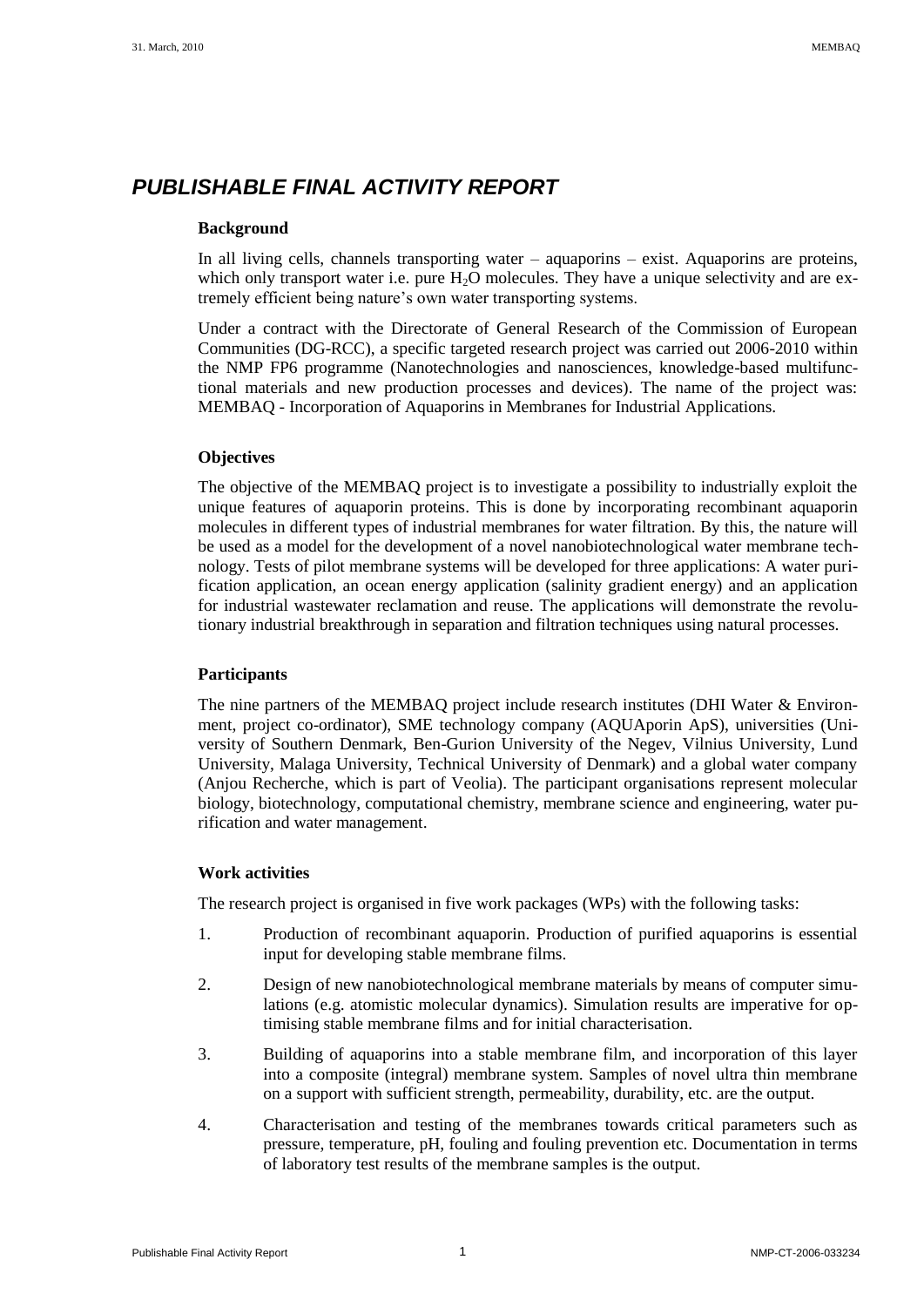5. Application tests of small-scale membrane systems in water purification and salinity power production. Documentation from three different applications (water purification, energy production and wastewater reclamation and re-use) under realistic conditions is the output.

The project started in October  $1<sup>st</sup>$ , 2006. The following is the description of the work done throughout the project and the achieved results after three and a half years.

#### **Results**

The overall objective of WP1 was to produce purified aquaporin to be used in experimental studies in WP3. This is divided into two sub-objectives: 1) production of recombinant expression and purification of plant aquaporins to be used as building blocks in water membrane and 2) purification f aquaporin, AQP-1, from a natural source. WP1 was succesfully completed, and batches of recombinant plant aquaporins SoPIP2;1 have been produced and shipped to WP3 participants. Research work (aided by computer simulations in WP2) has been carried out at identifying and constructing (expressing) new constitutively open plant aquaporins, which yield higher water flux. Stability of solubilized SoPIP2;1 have been investigated. All objectives were accomplished and deliverables were produced.

In WP2, the overall objective was to carry out computer simulation studies of aquaporin embedded in different nanotechnological membrane materials, and to use the data from computer simulations in the design of new nanotechnological membrane materials. Molecular Dynamics (MD) simulation of conduction across aquaporin membranes were carried out. Additional simulations to design solutions for improved permeability of SoPIP2;1 mutants of aquaporin were completed. Simulations of tritiated water to be used for effective water flux measurements were carried out using a.o. force field parameters for  $T_2O$  based on experimental expertise by WP4 participant (UMA). Artificial membrane constructs composed of bolalipids are known to be mechanically and thermally more resilient then conventional phospholipid membranes. Thus, calculation of mechanical properties of lipid bilayer composed of bolalipids and mixtures of bolalipids and phospholipids using atomistic and course-grained simulations were carried out. Finally, work in evaluating model reliability and accuracy by analyzing the influence of channel permeability on simulation parameters was done. Thus objectives in WP2 have been reached and milestones and deliverables have been accomplished.

The overall objective of WP3 was the design and fabrication of an artificial aquaporin water membrane, by 1) incorporation of aquaporins into a nanobiotechnological membrane material, 2) visualization of channel permeability and 3) measurements of water flux. Two designs for aquaporin membranes were initially outlined in the Description of Works of the contract (task 3.1 and task 3.2). For the first design, support membrane material based on perforated ETFE partition material has been developed. Investigations into how the perforation process may be up-scaled to industrial volumes have been completed. Protein incorporation and function studies have been extended. A fluorescence-based assay has been successfully developed to address protein folding (correct folding is a prerequisite for functionality). A microfluidic chamber has been constructed and the first membranes have been established in this device. Also large scale membrane arrays have been established with both lipids and polymers membranes. In the second design, the membrane structure consists of two layers: A bottom layer of a commercial nano-filtration (NF) membrane that serves as a robust mechanical support, and a second layer of a biomimiced membrane composed of phospholipids bilayer with embedded aquaporins. At low pH conditions, bilayer formation and surface coverage through vesicle fusion was successfully demonstrated. As an alternative support structure, carbon-nanotube CNT scaffold sub-layers on polymer membranes were tested as specified in the Description of Works but found to be too rough to use for aquaporin incorporation. The potential for the use of CNT and graphene membranes for energy extraction from the seawater based on reverse electrodialysis was discovered, and work was done to test a hydrovoltaic cell. Overall, the objective of having robust protein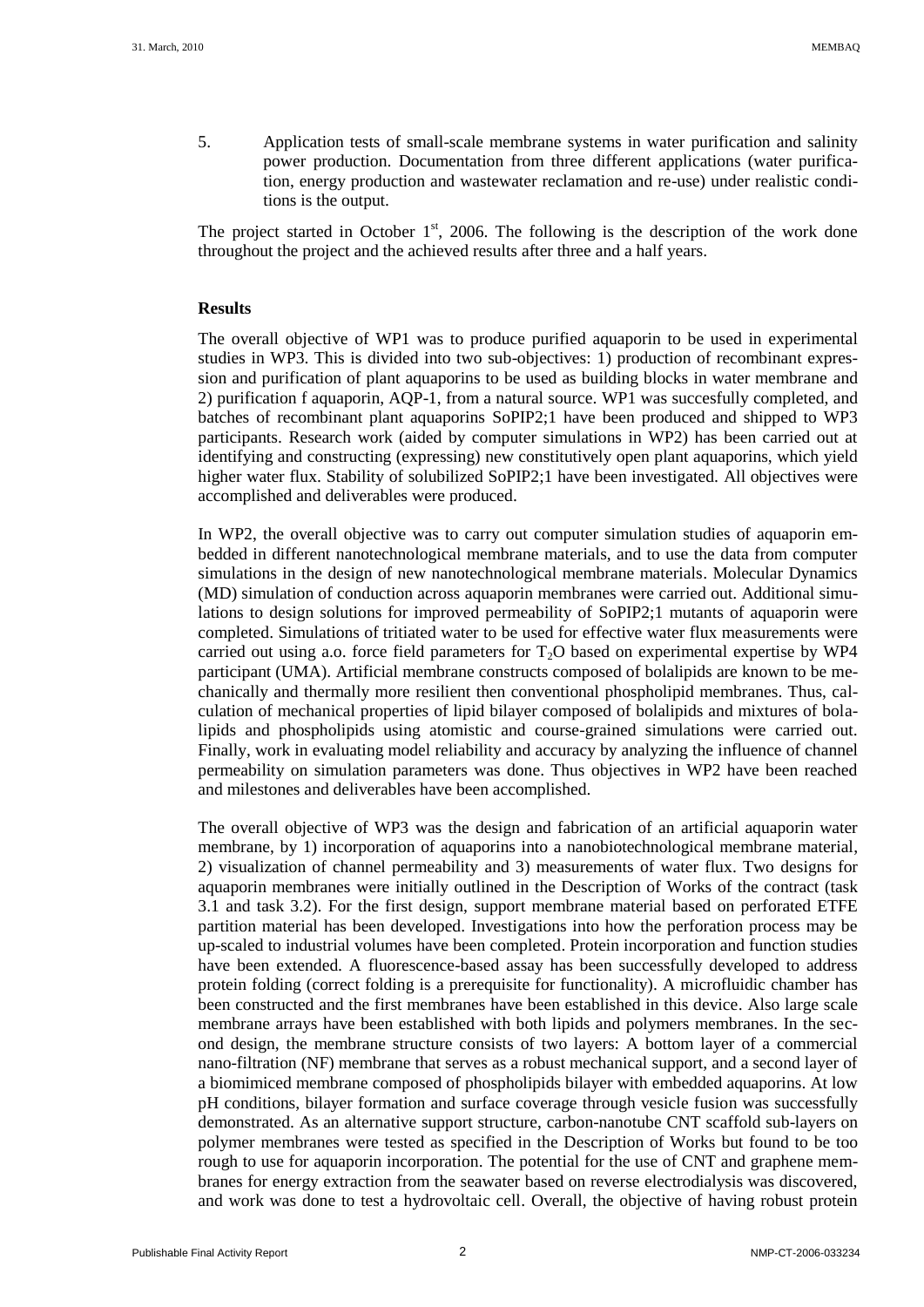functionality was successfully demonstrated in the project. Development of biomimetic membranes of sufficient quality (i.e. which are stable, reproducible, portable) was more comprehensive than envisaged in the Description of Works. The durability of aquaporin membranes is still limited although progress has been substantial towards the completion of the MEMBAQ project. Extended research and development in this field is therefore envisaged. Objectives and updated milestones and deliverables have been accomplished accordingly.

In WP4, the overall objective was membrane engineering design, i.e. to investigate and characterize the membranes produced in WP3 in relation to the possible future applications of such membranes. This included: Characterization of membranes produced in WP3 for selectivity and permeability; Investigation of such membranes in relation to life time and fouling studies; Feedback information on how such membranes can be engineered into larger scale and made applicable for practical use in relation to the objectives of WP5. Development and application of various characterization methods for supported biomimetic films with embedded aquaporins was carried out. Activities included characterization of composite support structures, establishing conditions for preparation a support layer for ETFE partition, investigation of water fluxes on hydrogels, and liquid membranes experiments. The porous support structures as well as initial aquaporin membranes developed in WP3 have been tested. Objectives, milestones and deliverables have been accomplished.

In WP5, application tests of the membranes under realistic conditions were planned. However, the accomplished stage of aquaporin membranes did not allow for such tests. The reason is that the developed aquaporin embedded membranes – despite comprehensive additional development work in WP3 and WP4 co-financed by partners themselves – remain to have a limited duration and stability outside the laboratory. Significant progress is made every month, and the partners are convinced that the future market potential for aquaporin membranes is intact with extended research and development. Financing of further research and development is partly secured through other research funding as well as private investment capital, see below.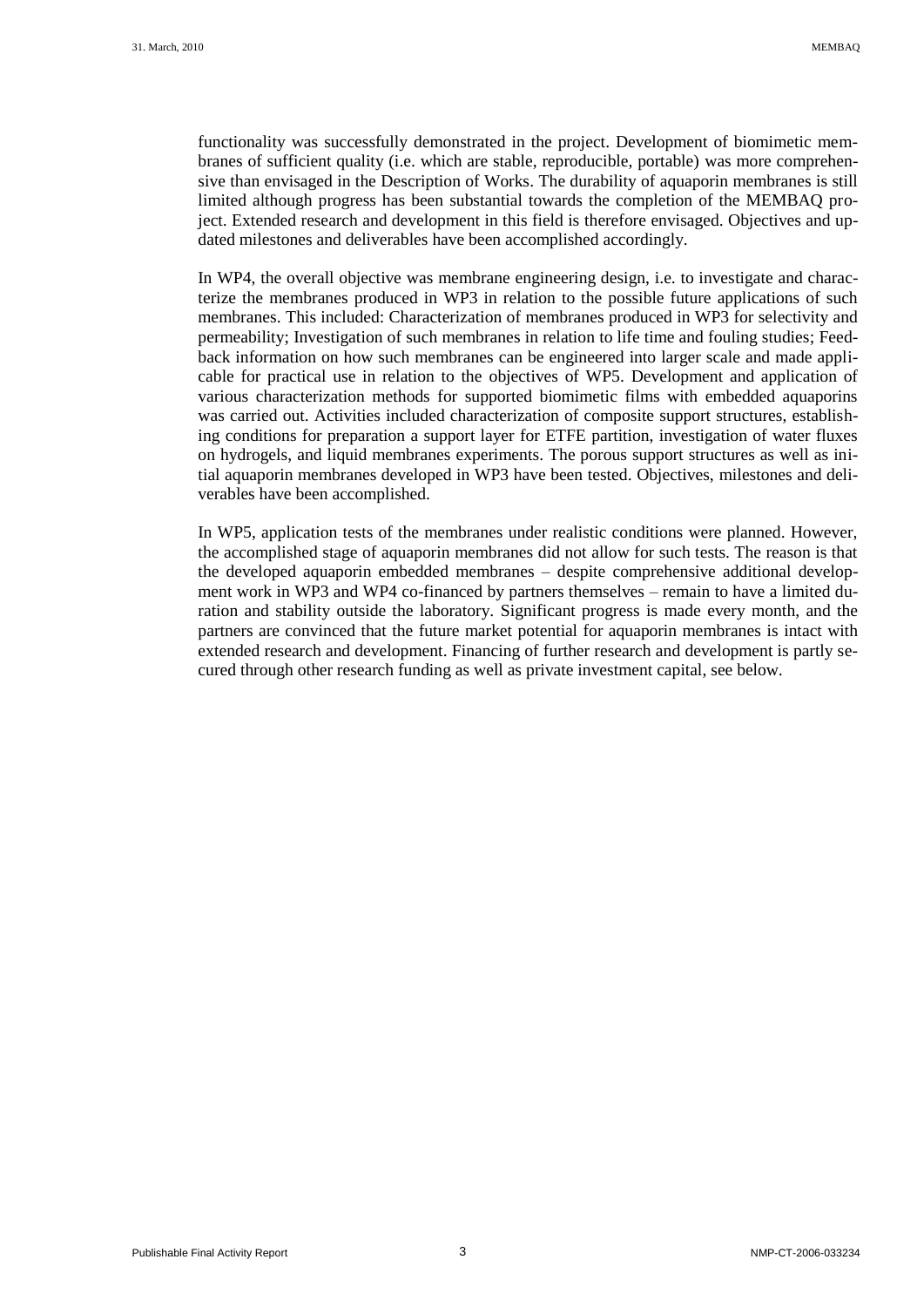#### **Publishable results**

The work in MEMBAQ has led to more than 15 submitted peer-reviewed manuscript, see below.

| Journal paper title, books                                       | <b>Author</b>                                   | Journal, date                            |
|------------------------------------------------------------------|-------------------------------------------------|------------------------------------------|
| A support structure for biomi-                                   | Vogel et al                                     | J. Micromech. Microeng. 19               |
| metic applications                                               |                                                 |                                          |
| Electrochemical characterisa-                                    | L. Peláez, V. Romero, S.                        | Journal of Polymers for Ad-              |
| tion of hydrogels for biomi-                                     | Escalera, V. Scileira, S.                       | vanced Technology, January               |
| metic applications                                               | Ibragimova, K. Stibius, J.                      | 2010                                     |
|                                                                  | Benavente, and C.H. Niel-                       |                                          |
|                                                                  | sen                                             |                                          |
| Hydrogels for in-situ encapsu-                                   | Sania Ibragimova, Karin                         | Journal of Polymers for Ad-              |
| lation of biomimetic membrane                                    | Stibius, Piotr                                  | vanced Technology, January               |
| arrays                                                           | Szewczykowski, Mark                             | 2010                                     |
|                                                                  | Perry, Henrik Bohr, and                         |                                          |
|                                                                  | Claus Hélix Nielsen<br>Yair Kaufman, Amir       |                                          |
| Supported lipid bilayer mem-<br>branes for water purification by | Berman, Viatcheslav                             | Langmuir 2010, 26, (10), 7388-<br>7395.) |
| reverse osmosis                                                  | Freger                                          |                                          |
| <b>Biomimetic Triblock Copoly-</b>                               | Alfredo González-Pérez,                         | Langmuir Letter 2009, 25(18),            |
| mer Membrane Arrays: A Sta-                                      | Karin B. Stibius, Thomas                        | 10447-10450                              |
| ble Template for Functional                                      | Vissing, Claus H. Nielsen,                      |                                          |
| Membrane Proteins,                                               | Ole G. Mouritsen                                |                                          |
| Temperature dependence of                                        | Alfredo González-Pérez,                         | Colloids and Surfaces A: Phys-           |
| micellar sphere-to-rod transi-                                   | Juan M. Ruso                                    | icochem. Eng. Aspects 356                |
| tion using adiabatic compressi-                                  |                                                 | $(2010) 84-88$                           |
| bility                                                           |                                                 |                                          |
| Instrumentation for automated                                    | M. Perry, T. Vissing, T.P.                      | Journal of Instrumentation, 2009         |
| voltage clamp sampling and                                       | Boesen, J.S. Hansen, J.                         |                                          |
| data processing                                                  | Emnéus and C.H. Nielsen                         |                                          |
| Biomimetic membranes for                                         | Claus Helix Nielsen                             | Journal of Analytical and Bio-           |
| sensor and separation applica-                                   |                                                 | analytical Chemistry, Special            |
| tions                                                            |                                                 | <b>Issue November 2009</b>               |
| Raman spectroscopy as a tool                                     | Frederic N. R. Petersen,<br>Claus Helix Nielsen | Journal of Spectroscopy,                 |
| for investigating lipid-protein<br>interactions                  |                                                 | www.spectroscopyonline.com               |
| Aquaporin biomimetic mem-                                        | Claus Helix Nielsen                             | Chapter 2 in Jahn (ed.) MIPS             |
| branes for sensor and separa-                                    |                                                 | and their role in the exchange of        |
| tion applications                                                |                                                 | metalloids. Landes Bioscience            |
|                                                                  |                                                 | Publishers, 2009                         |
| Large scale biomimetic mem-                                      | Jesper S. Hansen, Mark                          | Journal of Analytical and Bio-           |
| brane arrays                                                     | Perry, Jörg Vogel Jesper                        | analytical Chemistry                     |
|                                                                  | S. Groth, Thomas Vissing,                       |                                          |
|                                                                  | Henrik Bohr, Oliver                             | / Journal of Micromechanics and          |
|                                                                  | Geschke, Jenny Emneús                           | Microengineering                         |
|                                                                  | and Claus H. Nielsen                            |                                          |
| pH-dependend water penera-                                       | Jurgis Barkauskas                               | March 2009                               |
| tion across CNT sub-layers ar-                                   |                                                 |                                          |
| ranged on the polycarbonate                                      |                                                 |                                          |
| membrane filters                                                 |                                                 |                                          |
| CVD Synthesis and Purifica-                                      | J. Barkauskas, I.                               | Journal of Diamond and Related           |
| tion of Carbon Nanotubes                                         | Stankevičienė, A. Selskis                       | Materials, 2009                          |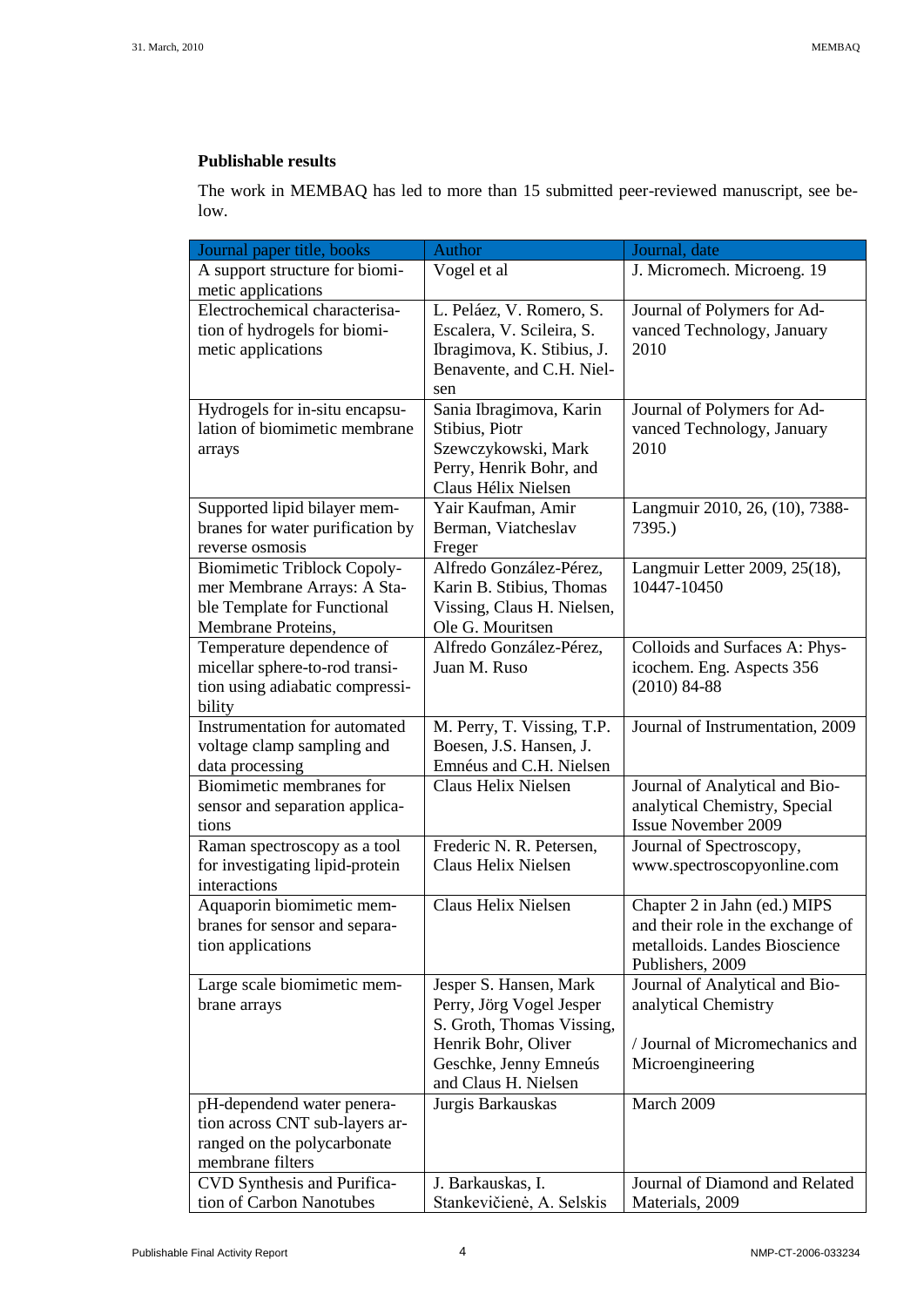| To gate or not to gate: Morph-  | Himanshu Khandelia,                 | J Phys Chem B. 2009.                     |
|---------------------------------|-------------------------------------|------------------------------------------|
| ing gated plant aquaporins into | Morten $\emptyset$ . Jensen, Ole G. | 113:5239-5244                            |
| constitutively open conforma-   | Mouritsen                           |                                          |
| tions                           |                                     |                                          |
| Growth of nano-sized carbon     | J. Barkauskas, R. Kuodis,           | <i>Chemija</i> , 2008. vol. 19(3–4) p.p. |
| particles on Ni: a parametric   | I. Grigoravičiūtė, R.               | $15 - 21$ .                              |
| study.                          | Juškėnas, A. Selskis.               |                                          |
| Synthesis of vapour-grown mi-   | J. Barkauskas, I. Stanke-           | Mendeleev Communications,                |
| crometer-scale carbon fibers.   | vičienė                             | 2009. vol. 19(3) p.p. 123-125.           |
| A novel purification method of  | J. Barkauskas, I.                   | Separation and Purification              |
| carbon nanotubes by high-       | Stankevičienė, A. Selskis           | Technology, 2010, vol. 71(3)             |
| temperature treatment with tet- |                                     | p.p. 331-336.                            |
| rachloromethane                 |                                     |                                          |
| pH-dependent water penetra-     | J. Barkauskas                       | Carbon, 2010, vol. 48(6), p.p.           |
| tion through CNT sub-layers     |                                     | 1858-1865                                |
| arranged on the polycarbonate   |                                     |                                          |
| membrane filters                |                                     |                                          |

The results have also been presented at a number of conferences, see below.

| Conf. paper, poster, talk, title, author                                                                                                                                                                                                                                                          | Conference, date                                                                                                 |
|---------------------------------------------------------------------------------------------------------------------------------------------------------------------------------------------------------------------------------------------------------------------------------------------------|------------------------------------------------------------------------------------------------------------------|
| The Use of NF Membranes as Substrates for<br>Supported Phospholipid Bilayers, Y. Kauf-<br>man, A. Berman, V. Freger                                                                                                                                                                               | International Congress on Membranes and<br>Membrane Processes (ICOM), Honolulu, Ha-<br>waii, July 12-18, 2008.   |
| Electrochemical characterization of a regener-<br>ated cellulose/polypropylene membrane: In-<br>terfacial effects and bulk membrane transport<br>parameters, L. Peláez, V. Romero, S. Esca-<br>lera, A. Muñoz, M. I. Vázquez, J. Benavente                                                        | CITEM 2010 (Conferencia Iberoamericana en<br>Ciencia y Tecnología de Membranas), Sintra,<br>Portugal, April 2010 |
| Modification of a regenerated cellulose mem-<br>brane by lipid layer deposition and its effect<br>on NaCl transport, M.I. Vázquez, V. Romero,<br>S. Escalera, F.J. Casado, J. Hierrezuelo, M. R.<br>López-Ramirez, J.M. López-Romero,<br>J <sub>r</sub><br>Benavente                              | CITEM 2010 (Conferencia Iberoamericana en<br>Ciencia y Tecnología de Membranas), Sintra,<br>Portugal, April 2010 |
| "New Insights Into the Gating Mechanism of<br>Plant Aquaporins from Computer Simula-<br>tions", Khandelia, H. & Mouritsen, O.G                                                                                                                                                                    | The 2008 Biophysical Society, Long Beach,<br><b>USA</b>                                                          |
| "Simulations of water channels and ion<br>pumps", Khandelia, H. & Mouritsen, O.G.                                                                                                                                                                                                                 | The 40 <sup>th</sup> Sandbjerg Meeting on Membrane<br>Transport, Sandbjerg Estate, May 2008, Den-<br>mark        |
| Nature's own water membranes for industrial<br>use (poster), Peter Holme Jensen, Hans<br>Enggrob                                                                                                                                                                                                  | EuroNanoForum 2007 in Düsseldorf                                                                                 |
| Development Of Novel Biomimetic Mem-<br>brane Designs For Separation And Biosensor<br>Applications (poster), Jesper S. Hansen, Mark<br>Perry, Sania Ibragimova, Jörg Vogel, Thomas<br>Vissing, Christian R. Hansen, Pierre-Yves<br>Bollinger, Kamila J. Pszon, Jenny Emnéus1,<br>Claus H. Nielsen | EuroNanoForum 2009 in Prague                                                                                     |
|                                                                                                                                                                                                                                                                                                   | 5 <sup>th</sup> International Conf. on Aquaporins, Japan                                                         |
| Stability of the Spinach Aquaporin (SoPIP2;1)                                                                                                                                                                                                                                                     | The Biophysical Society's 53rd Annual Meet-                                                                      |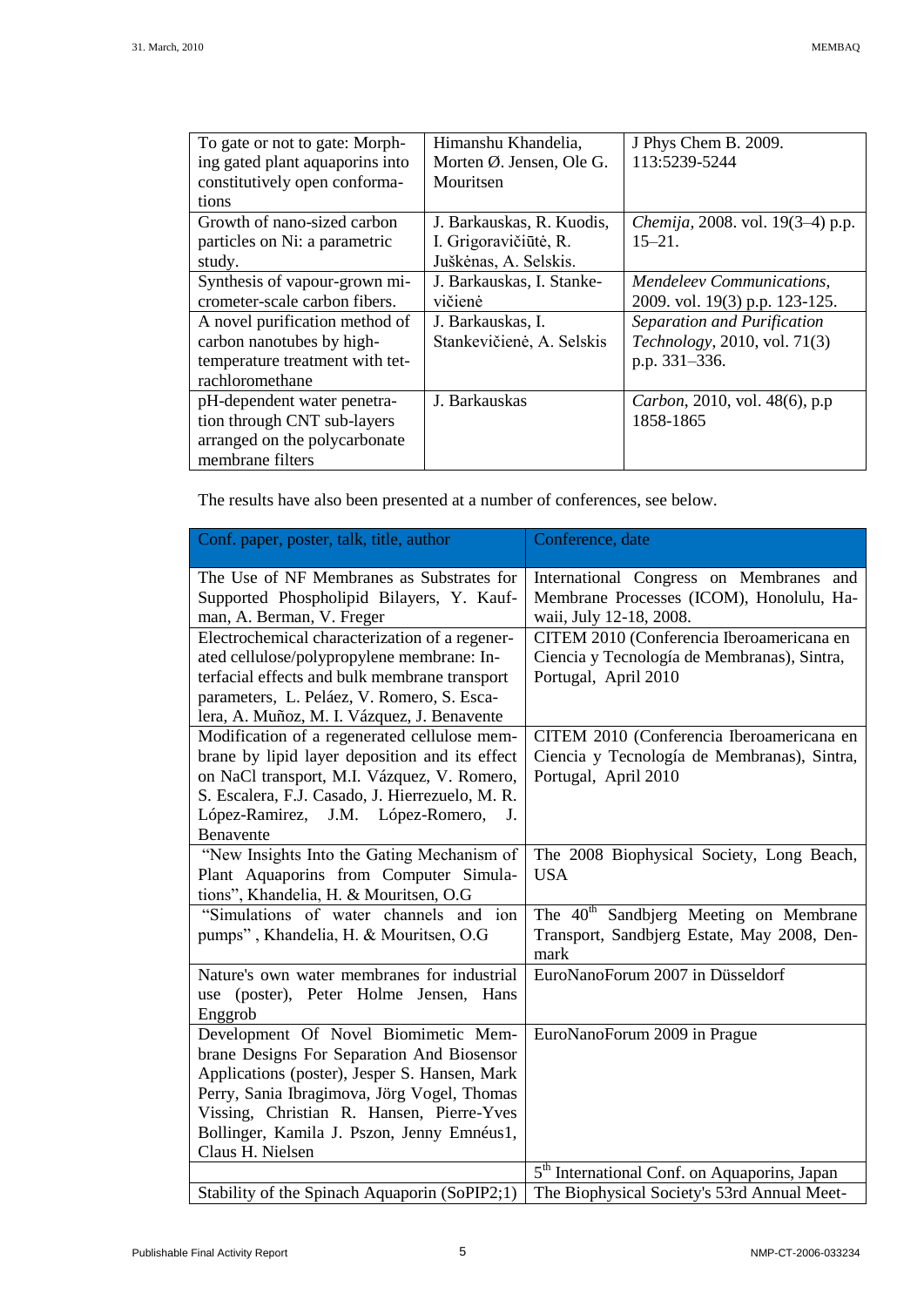| in Detergent Solution and Lipid Membranes,           | ing, February 28-March 4, 2009, Boston, Mas- |
|------------------------------------------------------|----------------------------------------------|
| Plasencia, I., Johanson, U., Kjellbom, P, Mou-       | sachusetts                                   |
| ritsen, O.G.                                         |                                              |
| Free Standing Catanionic Membranes, Al-   Conference |                                              |
| fredo González-Pérez, Thomas Vissing, Claus          |                                              |
| H. Nielsen and Ole G. Mouritsen                      |                                              |

Significant public interest has been devoted to the MEMBAQ project, and some of the news media events with MEMBAQ participation includes

| Radio, TV, magazines, newspapers, title, au-<br>thor                     | Media name, date                               |
|--------------------------------------------------------------------------|------------------------------------------------|
| Press conference: MEMBAQ nature's own                                    | World press journalist conference in London    |
| water membranes for industrial use, Hans G.<br>Enggrob, Sania Ibragimova | June 2009                                      |
| Press conference: Nature's own water mem-                                | EuroNanoForum 2007 Nanotechnology in In-       |
| branes for industrial use, Peter Holme Jensen,                           | dustrial Applications, 19-21 June 2007 in      |
| Hans Enggrob                                                             | Düsseldorf                                     |
| Press conference: MEMBAQ nature's own                                    | EuroNanoForum 2009 Nanotechnology for          |
| water membranes for industrial use, Hans G.                              | Sustainable Economy, 2 5 June 2009 in Prague   |
| Enggrob, Sania Ibragimova                                                |                                                |
| European Union publication: 99.999995%                                   | Public Service Review, Issue 18, EU profile    |
| clean water - Development of revolutionary                               | page 575                                       |
| water filtration membranes, Hans G. Enggrob                              |                                                |
| Nano magazine: Water filter – nature's pores                             | $NANO - the magazine for small science, issue$ |
| in industrial purification, Hans G. Enggrob,                             | 12, June 2009, ISSN 1757-2517                  |
| Claus Helix Nielsen                                                      |                                                |
| NANO-TV programme for DG Research,                                       |                                                |
| C.H. Nielsen                                                             |                                                |

#### **Conclusions**

The ambitions objectives to investigate the possibility to industrially exploit aquaporin proteins for water filtration were pursued by incorporating recombinant aquaporin molecules in different types of industrial membranes for water filtration. Through focused research and technology development, such aquaporin membranes have been successfully developed. Challenges in extending the durability (lifetime) of artificial biomimetic membranes outside laboratory environments remain, but the progress sofar confirms that this goal is indeed achievable. The remaining challenges caused a shift in the project activities towards membrane development and less pilot testing. More research and development is required to test the membranes in the field.

The use and dissemination of knowledge has been extremely efficient in the MEMBAQ project: At least three patents have paved the way for substantial private venture investments (more than EUR 10 mill. in the aquaporin membrane technology). More than 15 peer-reviewed papers were published together with a number of conference proceedings and posters. A number of large multinational companies within membrane manufacturing have met with different consortium members to investigate the possibilities for exploitation. Finally, a variety of public media such as radio, TV, news magazines, press conferences has shown considerable interests in the MEMBAQ project. All together, this has effectively profiled European research within membrane technologies.